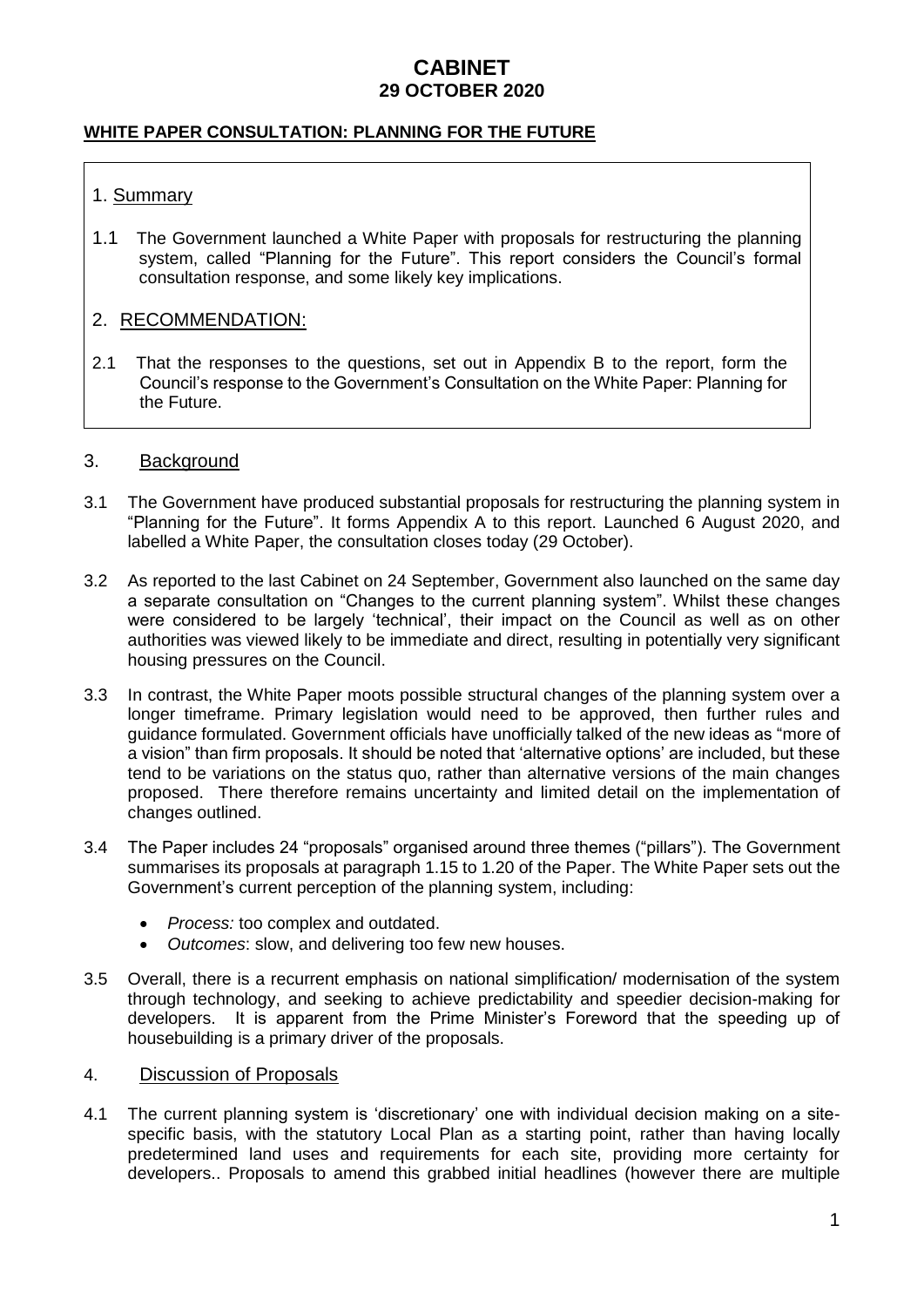different proposals in the White Paper), focusing on attempts to seek greater predictability and standardisation in the content of Local Plans.

- 4.2 Plans would be required to place all land in one of the three categories for future land use. **Pillar 1** of the Paper includes proposals for:
	- *Growth Areas* in Local Plans would allow substantial development: large new redevelopment sites (etc) receive outline consent at the time the Plan is approved.
	- *Renewal Areas* in Local Plans support smaller-scale development in built up areas, (for instance urban infill or small sites in or on the edge of villages) by providing in principle support for development delivering specified uses.
	- *Protected Areas* including Green Belt land would require planning applications as now. Some areas would be defined nationally, others locally.

This classification impacts on how new development can get consent, giving developers options, with implications for development management processes. Adding to the uncertainty, potential 'sub-areas' may occur.

- 4.3 The development management process is intended to be a more streamlined end-to-end process with firm deadlines for determination with built-in incentives for prompt determination of applications by local planning authorities such as deemed approval of some applications or return of fees. It also envisages that there will be increased delegation of detailed planning decisions to planning officers where the principle of development has been established. It is likely to lead to less involvement by the Development Control Board at the planning application stage but potential for Members to be more involved at the earlier policy-making stage where parameters are set for development.
- 4.4 Applicants will be entitled to an automatic rebate of their planning application fee if they are successful at appeal. There is interest in exploring if some types of applications should be deemed to have been granted planning permission where a local authority does not determine an application within the set time limits.
- 4.5 The White Paper is hopeful that new and future technology can be widely rolled out to improve efficiency and streamlining, and the presentation of planning proposals. Proposals include:
	- reducing information requirements and ensuring all documents are machine-readable;
	- digital templates, greater standardisation for supporting information, planning conditions and technical requirements.
- 4.6 It is envisaged that the proposed changes will free up qualified planners to focus on what they are trained for rather than being reactive. The Government intends to strengthen the powers for local planning authorities to enforce against breach of planning control and provide incentives for enforcement action to be taken.
- 4.7 The Paper proposes improvements will be enabled by technology also allowing better consultation methods and map-based Local Plans (plus more visually engaging 'design codes'). A series of simplifications are proposed to the production of Local Plans:
	- Local Plans will be shorter if more visual and focused on the three area classifications and development management policies only to be set out in national policy (and with a model template proposed).
	- Local Plans should be digitised, accessible to all, and based on data rather than documents.
	- The evidence required to justify Local Plans, and the tests on which they are assessed, will be simplified. Similarly the legal Duty to Cooperate test is proposed to be dropped. Little detail is presented on the new arrangements in these welcome respects.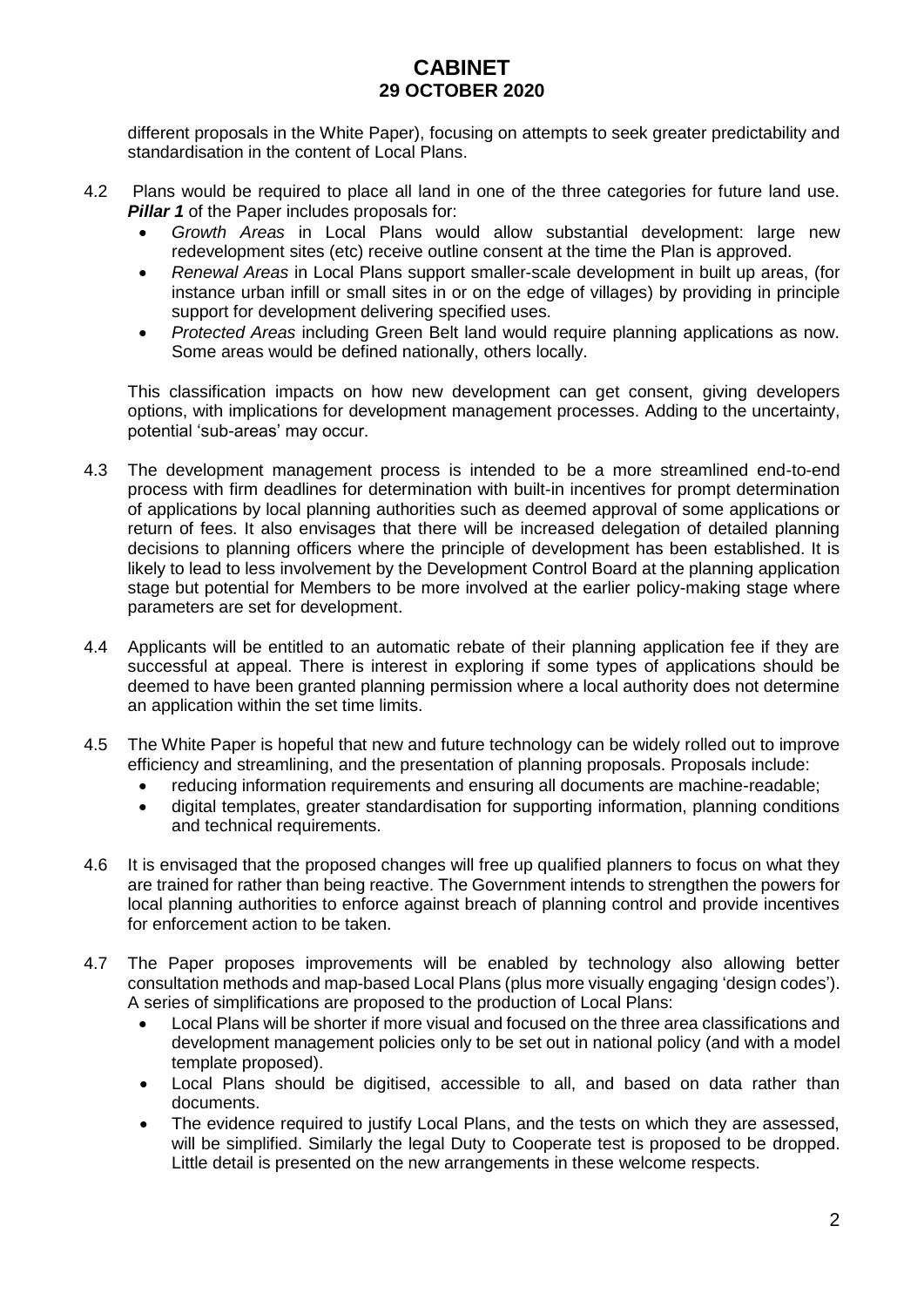- Local Plans will have to be produced within 30 months. This is proposed to be achieved by restricting the stages at which the public can input to:
	- o first stage suggestions to the council
	- o the final proposed Plan: objections can be made to the Inspector.

Some streamlining could significantly improve Local Plans. However efforts before to shorten Local Plan production timescales have failed. Public participation has not worked effectively when front loaded at the issues or ideas phase (when there are no clear policies for public comment) or the publication stage (which is dealt with by a Planning Inspector more influenced by national policy and articulate developers than residents).

- 4.8 Even if Government choose to set public participation points aside, and succeed in undertaking rationalisation of Plan evidence/ assessment processes, the pressure on Local Plan delivery may well increase from other elements proposed. Significant preparatory work including communication with service providers and landowners (and consequent drafting iterations) are needed to ensure infrastructure and development proposals are sustainable and achievable. This occurs on both the individual site level and cumulatively Borough-wide. This need will be increased, not diminished, with proposals to move the consideration of all these issues for big sites more to the Plan-making stage of the process e.g. front loaded at 'Growth Areas' to take risk away from developers.
- 4.9 Members will be aware the Government is pursuing an agenda of changing the planning system in order to increase housebuilding towards the level it views as necessary nationally. As considered by at the last Cabinet meeting, a new formula has been put forward to increase local housing targets for consideration in Local Plans. However under the White Paper that would only form an interim approach as longer term, the Government is looking to directly stipulate a binding level for local house building. Under the White Paper, it is proposed to explore a national method accounting for both needs and constraints, removing local consideration of Borough constraints out of Local Plans. In theory this centralisation would simplify Local Plan production, but consideration of all applicable local factors by national Government is in reality an extremely challenging ambition.
- 4.10 Under *Pillar 2* "Planning for Beautiful and Sustainable Places" the Government seeks to raise design quality, with expectations set out in a more visual and predictable from. The Government seek a "*fastrack for beauty through changes to national policy and legislation, to incentivise and accelerate high quality development which reflects local character and preferences".* Design is one aspect of the system where the Government are looking to create greater opportunities for public input.
- 4.11 The Government proposes the increased use of nationally set permitted development rights and, elsewhere, design codes for development. (A design code is a set of written and graphic rules that establish principles aimed at delivering better quality places, for example the relationships between street, block, massing, and landscaping requirements, and so forth; without prescribing the overall outcome.) National policy will make it clear that schemes complying with local design codes will have a positive advantage and greater certainty of swift approval. It is moreover anticipated that many applications which meet design code parameters or permitted development right standards can be dealt with by digitisation programmes as there is no requirement for consideration by a professional planner.
- 4.12 National publications such as the National Design Guide, National Model Design Code and the revised Manual for Streets will also have direct bearing on development design. However the Government is still committed to widening Permitted Development rights, which can happen without any application process required. This freedom is likely to mean little consideration is given to design quality in most instances where the rights are exercised.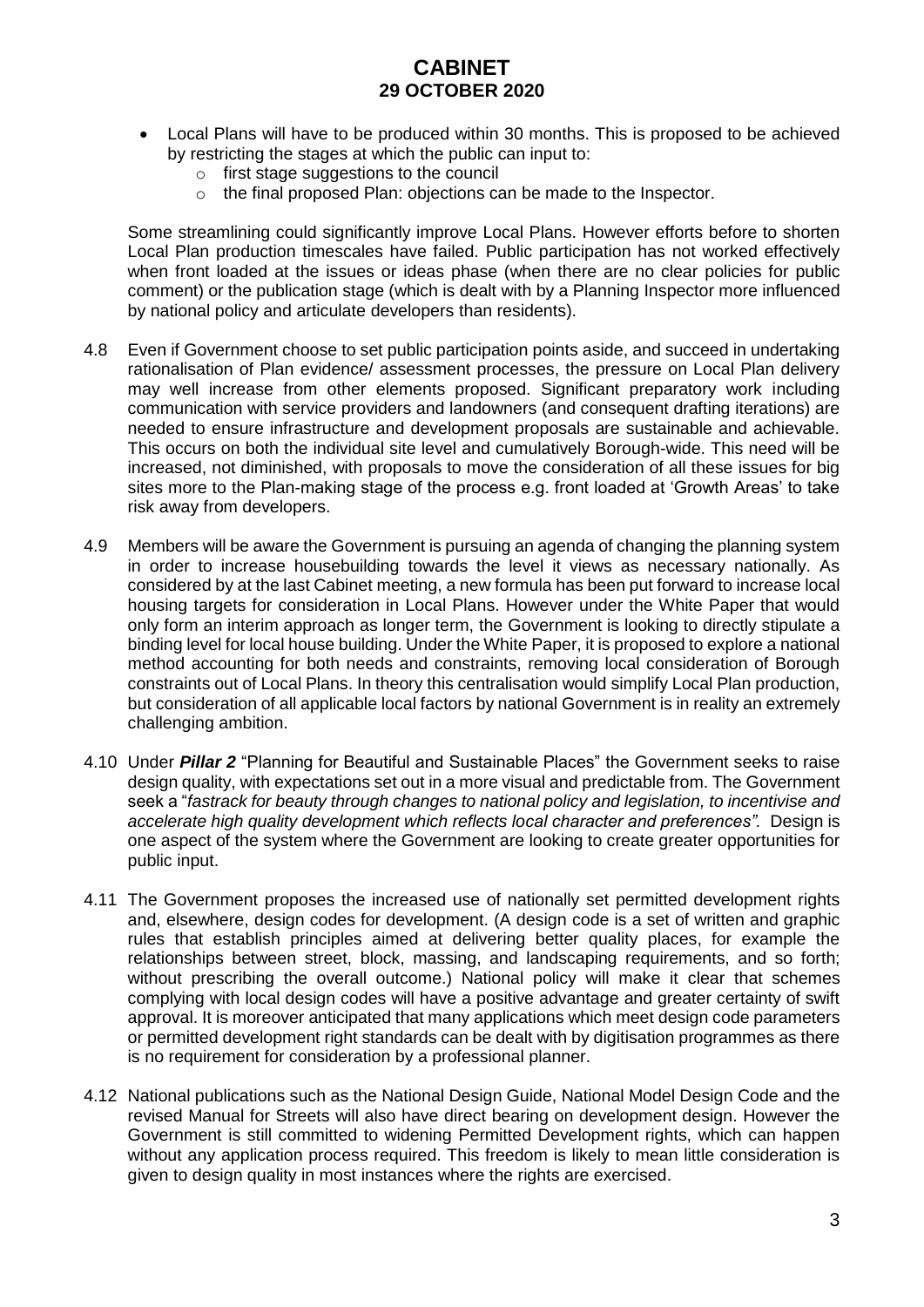- 4.13 Proposals under *Pillar 3* (the infrastructure theme) could have significant implications for developer contributions with the clear concept of unified levy on development – hopefully generating more revenue - however uncertainty remains as to final proposals and their ultimate outcome. The abandonment of site specific Section 106 legal agreement in favour of an infrastructure levy based on sales values (not floorspace) is a major shift. Affordable housing would also now be funded through the same mechanism as funds for infrastructure provision, with it all going into the same broad spending 'pot'. It is unclear how the full range of purposes that Section 106 serves (including non-financial commitments) would be replaced in making specific developments acceptable and sustainable.
- 4.14 More types of development are likely to contribute with this levy than under CIL, but revenue generation will depend on how the levy rate is set, and exemptions such as the threshold at which low value developments qualify to pay. Changes are also proposed to push back when developers pay. There appears to be a new emphasis on flexibility for local authorities, including spending revenues on legitimate items other than infrastructure and affordable housing, for example Council Tax reduction. As with CIL, the final detailed provisions will influence how workable it proves; and substantial further consideration and testing would be required.
- 4.15 The Government acknowledge overall there would be an impact of all the changes on resourcing and skills; and accept suggest new burdens funding would be available for a time. The White Paper hopes its proposals will allow some 'freeing up' of planners and development of new skills. Landowners and developers are however seen as principal funders of the system in future, through fees, and also potentially setting aside (part of) development contributions; however there is again a lack of clarity over this important issue.
- 4.16 A new body is proposed to provide expertise that local authorities can draw upon. Nevertheless, it is clear a step change in available design skills will be necessitated. Additional resource would also be required to implement the digital agenda that forms part of many proposals. Resourcing enhancement of digital and geospatial capabilities is likely to be a significant challenge.
- 4.17 The key expected pros and cons of the five most fundamental restructuring proposals for the Council's planning decisions and infrastructure planning, can be summarised as below:

|                                                                                                                 | Pros                                                                                                                                                                                                                                        | Cons                                                                                                                                                                                                                                                            |
|-----------------------------------------------------------------------------------------------------------------|---------------------------------------------------------------------------------------------------------------------------------------------------------------------------------------------------------------------------------------------|-----------------------------------------------------------------------------------------------------------------------------------------------------------------------------------------------------------------------------------------------------------------|
| <b>Extended digitisation</b>                                                                                    | Enhanced<br>$\bullet$<br>visualisation<br>of<br>proposals<br>Procedural<br>$\bullet$<br>efficiency<br>Consistency<br>$\bullet$<br>between<br>local<br>authorities.<br>Potential enhanced<br>$\bullet$<br>with<br>engagement<br>some groups. | Highly resource intensive<br>$\bullet$<br>New skills required<br>$\bullet$<br>May alienate some groups.                                                                                                                                                         |
| A 'binding' new<br>housing requirement<br>for local authorities,<br>centrally factoring in<br>land constraints. | <b>Simplifies</b><br>Local<br>٠<br>Plan preparation<br>Consistency<br>$\bullet$<br>between<br>Local<br>Plans                                                                                                                                | Reduces<br>role<br>and<br>strategic<br>$\bullet$<br>significance of Local Plans<br>Insensitive to local issues<br>$\bullet$<br>Central target driven, not bottom<br>٠<br>up.<br>Highly challenging to produce a<br>$\bullet$<br>workable approach considering a |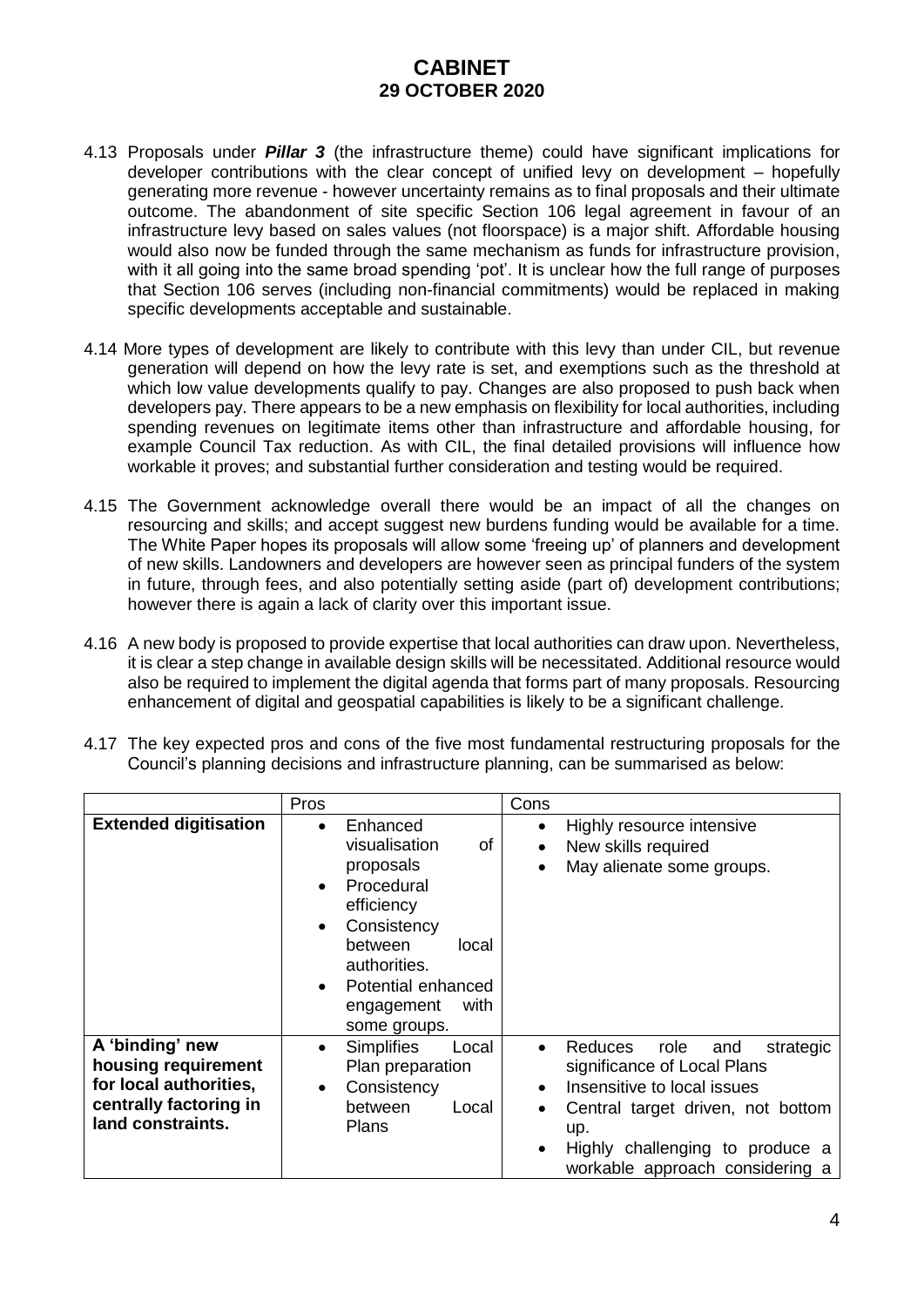|                                                                                                                                                                                                |                                                                                                                                                                                    | sufficient breadth of constraints e.g.<br>infrastructure capacity.                                                                                                                                                                                                                                                                                                                                                                                                    |
|------------------------------------------------------------------------------------------------------------------------------------------------------------------------------------------------|------------------------------------------------------------------------------------------------------------------------------------------------------------------------------------|-----------------------------------------------------------------------------------------------------------------------------------------------------------------------------------------------------------------------------------------------------------------------------------------------------------------------------------------------------------------------------------------------------------------------------------------------------------------------|
| Interactive map-based<br><b>Local Plans,</b><br>streamlined with the<br>requirement to<br>produce within 30-<br>months, identifying<br>Growth, Renewal and<br><b>Protected land</b><br>(zones) | Greater<br>$\bullet$<br>predictability<br>and<br>clarity with clearer<br>'zoning'<br>public<br>Improved<br>$\bullet$<br>interest.<br>Simplifying<br>$\bullet$<br>complex processes | Removal of the most significant<br>$\bullet$<br>stage of public consultation<br>Reduced scope, and<br>possibly<br>$\bullet$<br>influence, for Local Plans<br>Simplistic<br>representation<br>οf<br>$\bullet$<br>local<br>environments<br>complex<br>required if streamlining to occur.<br>Technology intensive<br>$\bullet$<br>Front-loading of outline application<br>work transfers cost/ risk and staff<br>resource burden<br>from<br>private<br>sector to Council |
| Local design codes<br>and guides to be<br>prepared with<br>community<br>involvement by Local<br><b>Planning Authorities</b>                                                                    | Stronger<br>design<br>$\bullet$<br>focus<br>Opportunity<br>for<br>$\bullet$<br>public input                                                                                        | Centralised<br>requirements<br>may<br>$\bullet$<br>reduce effectiveness<br>New professional skills need to be<br>$\bullet$<br>secured<br>design<br>Pattern<br>books/<br>codes,<br>$\bullet$<br>unless their production<br>is well<br>resourced,<br>may<br>result<br>in<br>undifferentiated development                                                                                                                                                                |
| A new fixed rate<br><b>Infrastructure Levy to</b><br>replace Section106s<br>and Community<br>Infrastructure Levy,<br>based on the final<br>value of development                                | Commitment to aim<br>$\bullet$<br>increased<br>for<br>infrastructure<br>funding,<br>with<br>a<br>broader<br>funding<br>base.<br>More transparency/<br>$\bullet$<br>predictability. | Non-financial<br>still<br>issues<br>sometimes<br>legal<br>control<br>need<br>mechanisms<br>Expectation<br>for<br>local<br>greater<br>authority delivery<br>and<br>forward<br>funding, with later payment by<br>developer shifting risk away from<br>them.                                                                                                                                                                                                             |

## 5. Implications and Conclusions

- 5.1 The consultation proposals can be seen as one of the most significant sets of proposals for the English planning system in decades. It amounts to a serious attempt to grapple with significant challenges facing the planning system, adding to the extended series of shorter-term planning changes. It is clear the Government's proposals will not provide any 'quick wins'. The ideas do not form a full programme of revisions that may be expected with a White Paper; instead there remains many practical issues still to be designed and tested to achieve the framework outlined.
- 5.2 It should be highlighted that whilst major changes are outlined, councils and developers will continue working within a framework that has aspects of continuity, for example:
	- The Local Plan-led legal basis for decision taking remains and is supported by Government.
	- Central Government and national policy retains an influential role, especially with further weakening of cross boundary (regional) considerations.
	- There are **no proposals** for
		- o National Green Belt policy changes, or revising the overall level of land designated as Green Belt.
		- $\circ$  Reviewing country-wide the balance of development with the aim of 'levelling up' (or other ways to relieve pressure on the South East).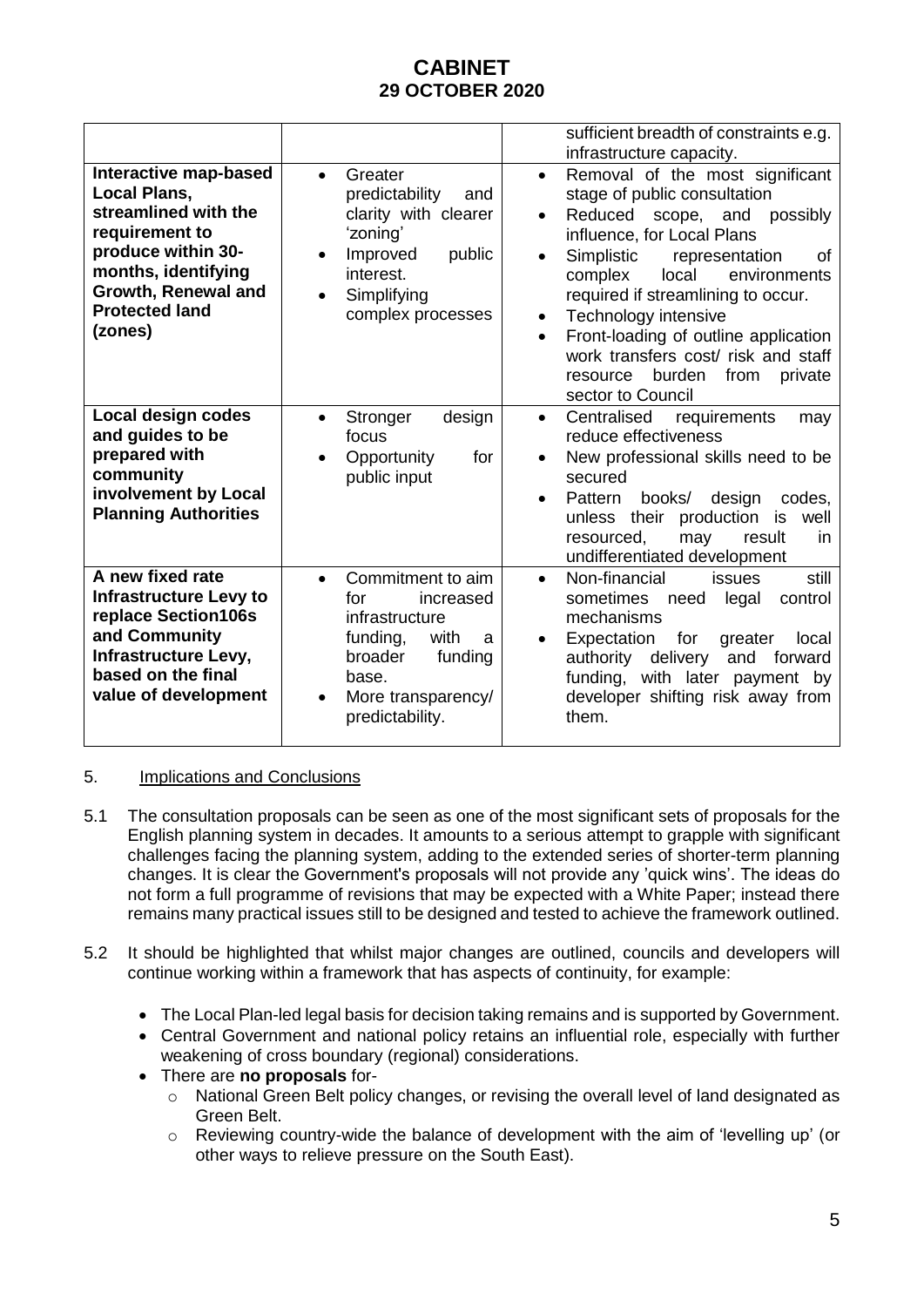- 5.3 It is acknowledged in our response there is scope for simplification of planning requirements. However key concerns include:
	- *Reduced local political and public input to planning decisions.* Less of an emphasis on local discretionary planning means there will be fewer full applications to the council, and less of these will be decided by Members. The Government view that predictability and efficiency of land use and growth decisions will be improved by shifting the overall focus, and public consultation, away from individual planning applications reviewed by elected Councillors. Resident and local input is directed instead to the Local Plan, and design codes. However in forming local policy, key details will not be available to the public until the Plan is about to be handed to the Planning Inspectorate to determine. Particularly if speeding up Local Plans reduces the ability of the public to influence policy drafting at a formative stage, it is unlikely better use of public participation techniques and technology will fully mitigate the loss of local accountability in the planning system.
	- *Increased house-building through centralising targets.* The longer-term idea in the Paper to fully centralise local planning authority house building levels and produce a binding requirement (with constraints considered nationally not locally) is not only contentious but highly ambitious. More residential development can be expected in/ at cities and towns, through pro-growth measures and higher housing targets. Development is envisaged to be accommodated through densification, not Green Belt release; but in order to main quality the planning system must be allowed to continue to closely assess urban development proposals.
	- *Overall impact on quality is unclear.* At present it is hard to be confident a widespread uplift in the substance of design quality and sustainable developments will result. The Government has not set out that the new framework will support refusals of poorly designed development (despite reliance on greater urban densification). Similarly, no dramatic change is expected in the shorter term on environmentally friendly construction, as the Government have deferred acting on previous proposals and commitments.
	- *Outcome of infrastructure and affordable housing funding shifts are not fully certain.* The Paper promises that, in introducing a single Infrastructure Levy for developer contributions, overall revenues to support local infrastructure and on-site affordable housing delivery levels, will be maintained or increased. This could lead to greater infrastructure provision to support more development, however details are lacking and it is far from certain the final arrangements will increase infrastructure funding in Dartford. There is no new mechanism or organisation in the proposals to secure timely delivery of infrastructure. Effectively*,* Council delivery and administrative burdens may grow under a new comprehensive Infrastructure Levy, as will infrastructure delivery expectations.
	- *Resources requirements will increase substantially:*. Good urban design and experienced officers are vital to successful denser urban development. Professionals will need to be able to analyse and effectively communicate development design options in writing and in discussion with the public and with specialists employed by developers Full use of new technology is expected to deliver better quality public participation (in the Local Plan/ design codes) and to realise savings from simplification of processes: in particular much better quality visual platforms are expected to show design options and for the Local Plan to become a fully-map based facility. Public consultation will necessitate highly interactive functionality i.e. new software (and possibly hardware) and new skills to operate technology effectively for public benefit.
- 5.4 The proposed response raises these concerns and suggests the aspects of the system that could readily be simplified and improved without the disruption of further major planning change.

## 6 Relationship to the Corporate Plan

6.1 The Council's Corporate Plan includes a number of relevant strategic aims: